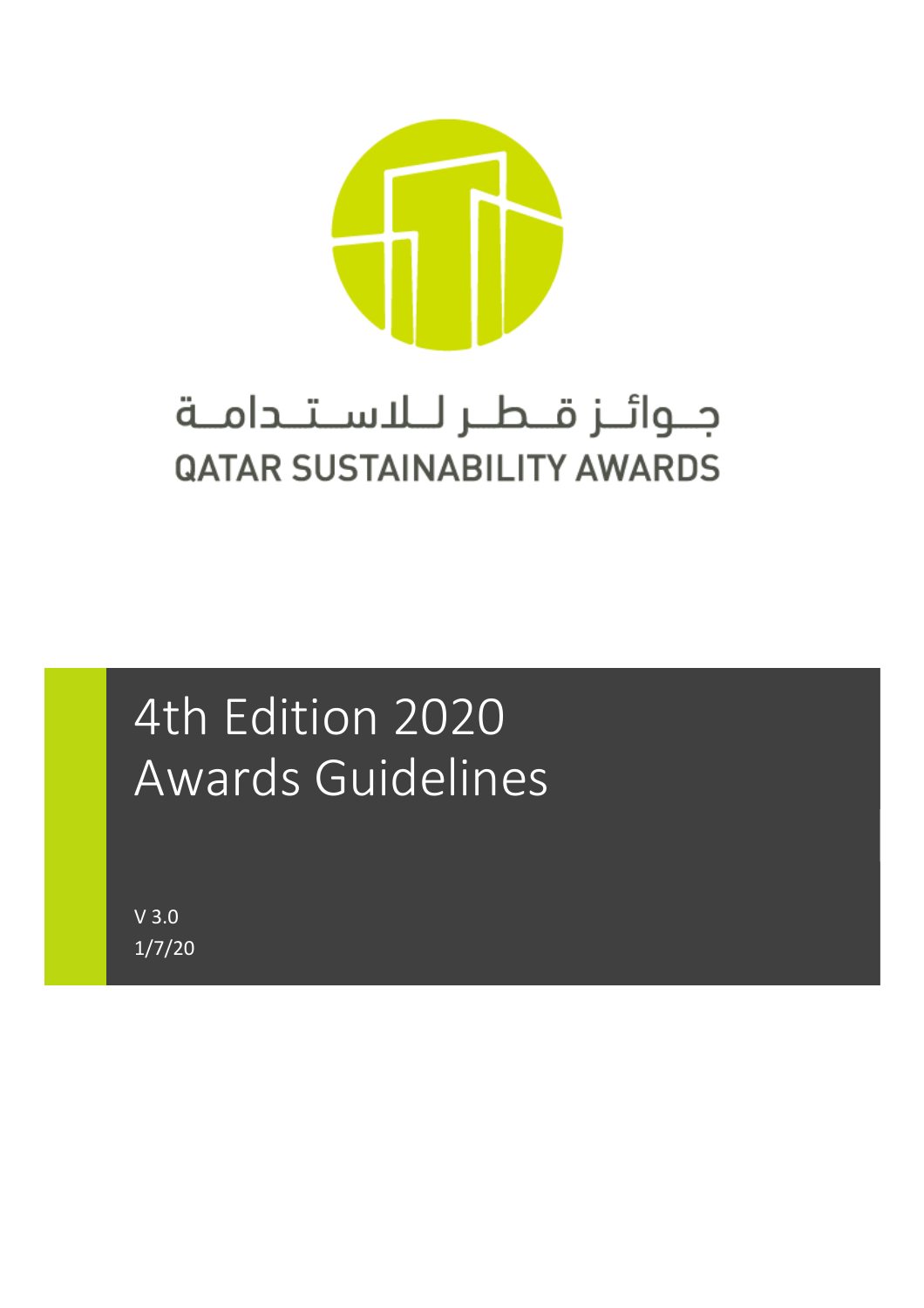

### Contents

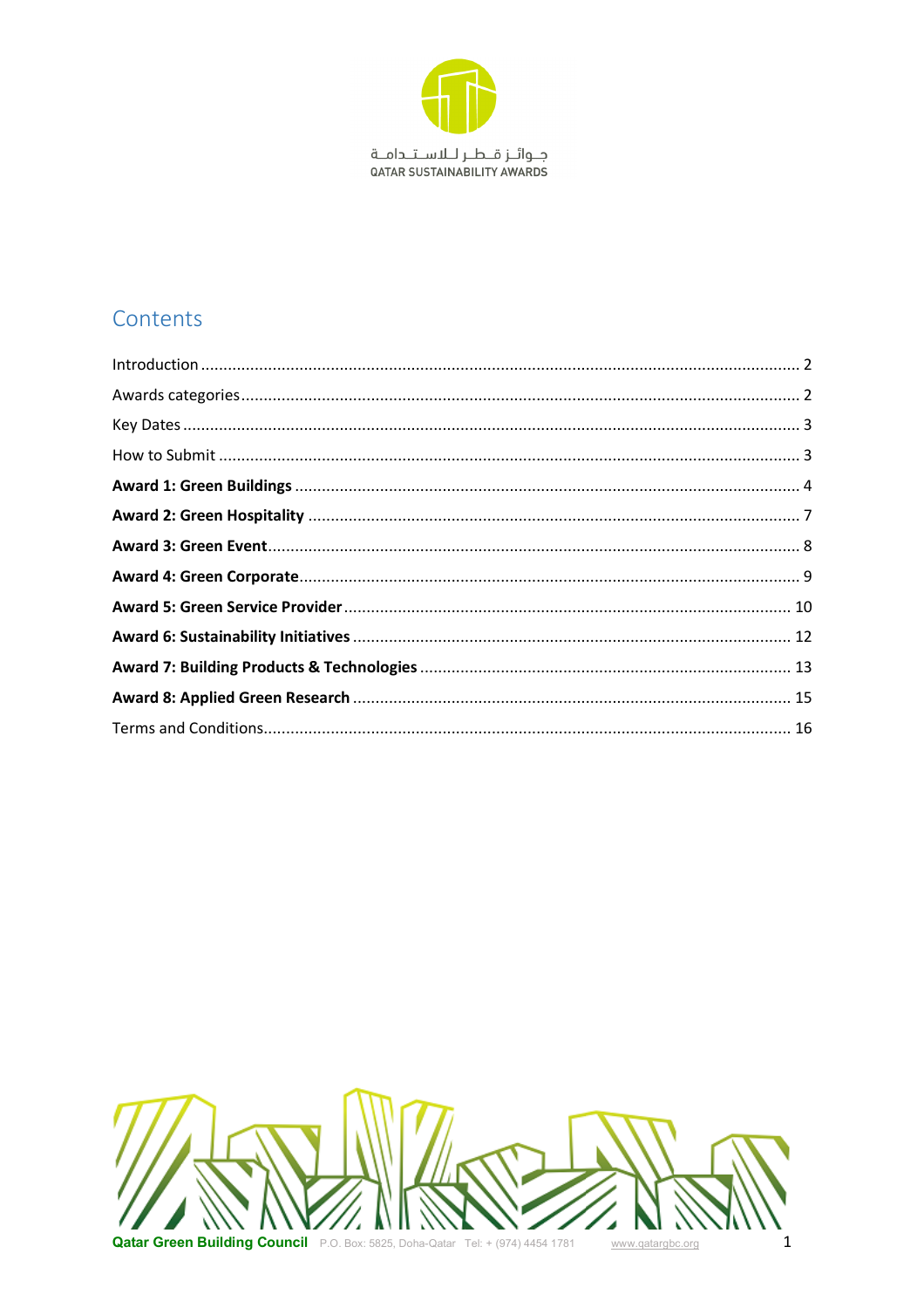

### Introduction

Qatar Sustainability Awards aim to recognize the efforts, commitment, and contributions of individuals, institutions and organizations in furthering sustainable development and environmental protection in Qatar and beyond. The 4<sup>th</sup> annual Qatar Sustainability Awards welcomes nominations in various categories in line with the needs and trends of the green building and sustainability industries. The main categories include green buildings, green hospitality, green service providers, building products and technologies, green research and sustainability initiatives.

A jury, comprised of senior sustainability and green building experts, practitioners and sustainability academics, will review the nominations. A shortlist of the candidates will be announced on **13th** February 2020. The winning nominations will be unveiled at the Qatar sustainability awards Gala Dinner on **4th March 2020.**

| <b>MAIN CATEGORY</b>              | <b>SUB CATEGORY</b>                                        |
|-----------------------------------|------------------------------------------------------------|
| <b>GREEN BUILDINGS</b>            | 1- Commercial Building                                     |
|                                   | Office building<br>$2 -$                                   |
|                                   | Governmental building<br>3-                                |
|                                   | 4- Residential Building                                    |
|                                   | 5- Educational Building                                    |
|                                   | <b>Religious Building</b><br>6-                            |
|                                   | 7- Interior fit out                                        |
|                                   | <b>Sports Facilities</b><br>8-                             |
| <b>GREEN HOSPITALITY</b>          | Hotels<br>$1 -$                                            |
|                                   | $2 -$<br>Restaurants                                       |
| <b>GREEN EVENT</b>                | For events that incorporate sustainable considerations to  |
|                                   | minimize its negative effect on the environment.           |
| <b>GREEN CORPORATE</b>            | For corporates that showcase a pioneering commitment       |
|                                   | to sustainability in their mission, operation and projects |
|                                   | portfolio                                                  |
|                                   | $1 -$                                                      |
| <b>GREEN SERVICE PROVIDERS</b>    | <b>Building consultant</b>                                 |
|                                   | <b>Building contractors</b><br>2-                          |
|                                   |                                                            |
|                                   | Facility management organization<br>3-                     |
| <b>SUSTAINABILITY INITIATIVES</b> | Government initiative<br>1-                                |
|                                   | Corporate initiative<br>$2 -$                              |
|                                   | NGO initiative<br>3-                                       |
|                                   | SME startup<br>4-                                          |
|                                   | 5- University/School initiative                            |
|                                   | Oil & Gas Initiative<br>6-                                 |
|                                   |                                                            |
|                                   |                                                            |
|                                   |                                                            |

### Awards categories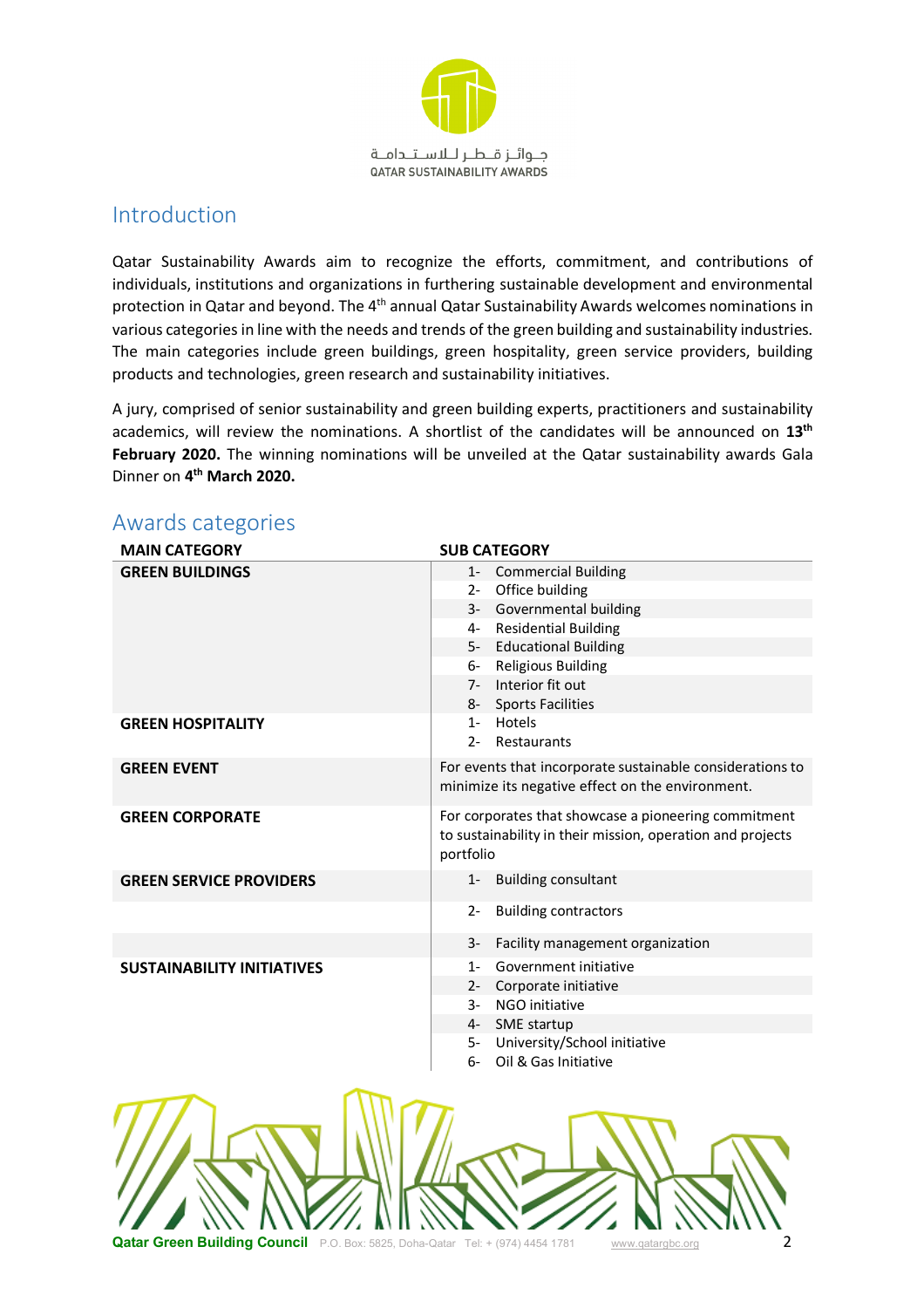

#### جوائز قطر للاستدامة QATAR SUSTAINABILITY AWARDS

| <b>BUILDING PRODUCTS &amp; TECHNOLOGIES</b> | 1- Products<br>2- Technologies                                       |
|---------------------------------------------|----------------------------------------------------------------------|
| <b>GREEN RESEARCH</b>                       | For research projects completed with substantial<br>findings/results |

### Key Dates

| 01 May      | Announcement                      |
|-------------|-----------------------------------|
| 26 January  | Submission deadline               |
| 13 February | Shortlist announcement            |
| 04 March    | Awards night (by invitation only) |

### How to Submit

- Create an Account and Log in, complete the application process and submit all the required documents on the webpage: https://qsa2019.exordo.com.
- For any further details or clarification please contact Shireen Obeidat on Tel: +974 44541781 Email: sobeidat@qf.org.qa

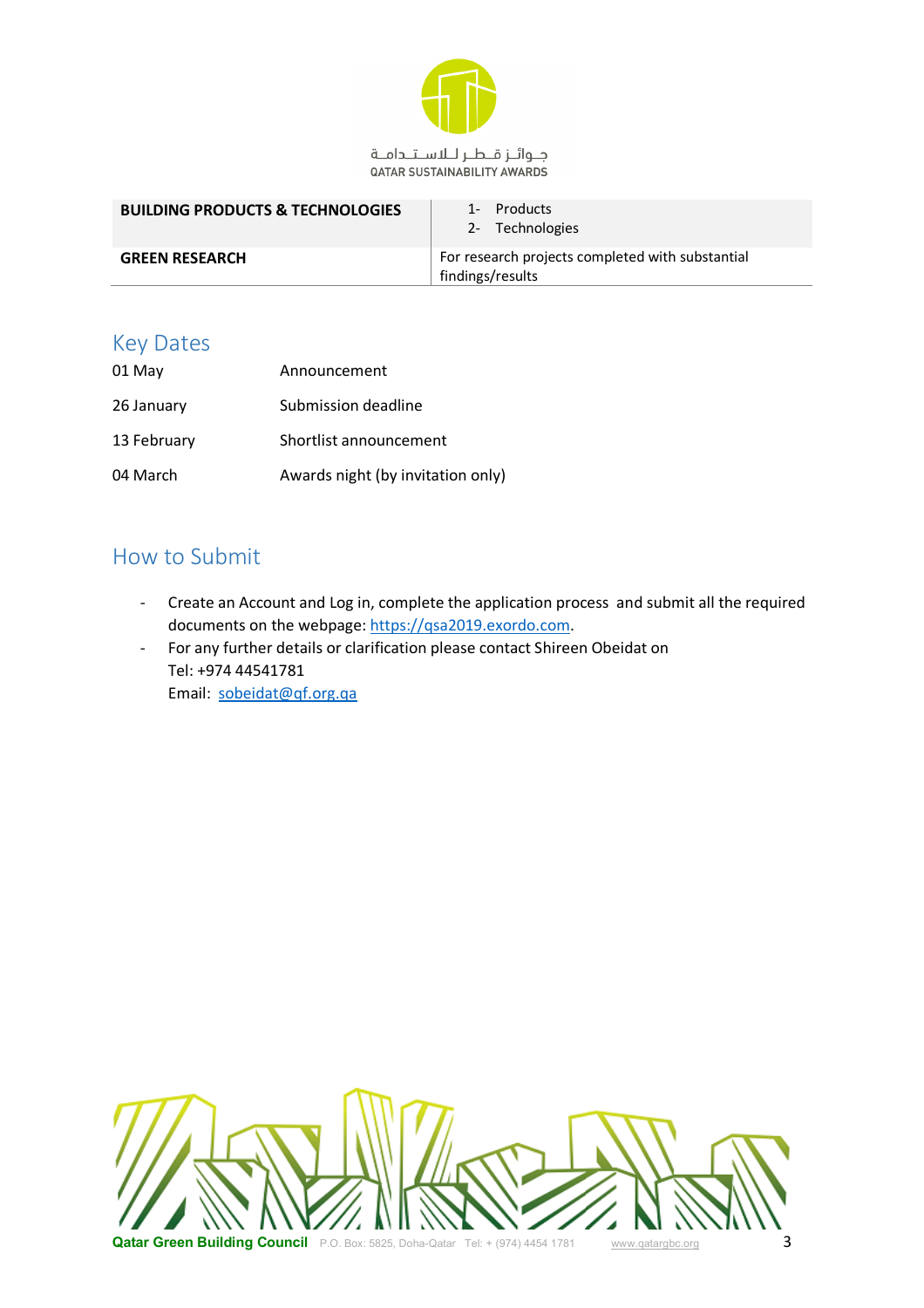

### Award 1: Green Buildings

Definition: This award is open to buildings constructed or remodeled in accordance with sustainability standards.

Description: A completed building that incorporates environmental designs and contributes to the sustainability of the built environment.

This award includes 7 sub-categories:

- 1. **Commercial Buildings**: Private buildings used for business activities. They can include warehouses, retails, health care centers and mixed-use buildings with more than 50 percent of commercial function.
- 2. **Office Buildings**: Any private or public building constructed to conduct services not related to retail.
- 3. **Government Buildings**: Buildings used for government offices. It includes city halls, courthouses, palaces, fire stations, police stations, parliament, health care and others.
- 4. **Residential Buildings**: Apartments, compounds or private villas used for dwelling purposes.
- 5. **Educational Buildings**: It includes kindergartens, schools, universities or any other building made up of learning or research spaces.
- 6. **Religious Buildings**: Structures built to host people for religious worship, prayer or ceremonies.
- 7. **Interior fit-out**: It includes any project completed to make interior spaces more suitable for occupation.
- 8. **Sports Facility**: Structures built to host people for Sports activities.

Eligibility: Any building or interior space constructed and completed is eligible to participate in this award. At least 50 percent of the floor area should have a related function within the selected subcategory. The jury can decide which sub-category is the most applicable for the participants.

### Required documents:

- A report or presentation describing how the building applies the sustainability concepts. It should explain the solutions and the practices used in the building to comply with the sustainability criteria listed below. (Minimum of 2 pages and maximum of 5 pages/slides)
- 3 -5 pictures of the project
- 30 seconds video about the project (OPTIONAL)

Report/presentation may consist of:

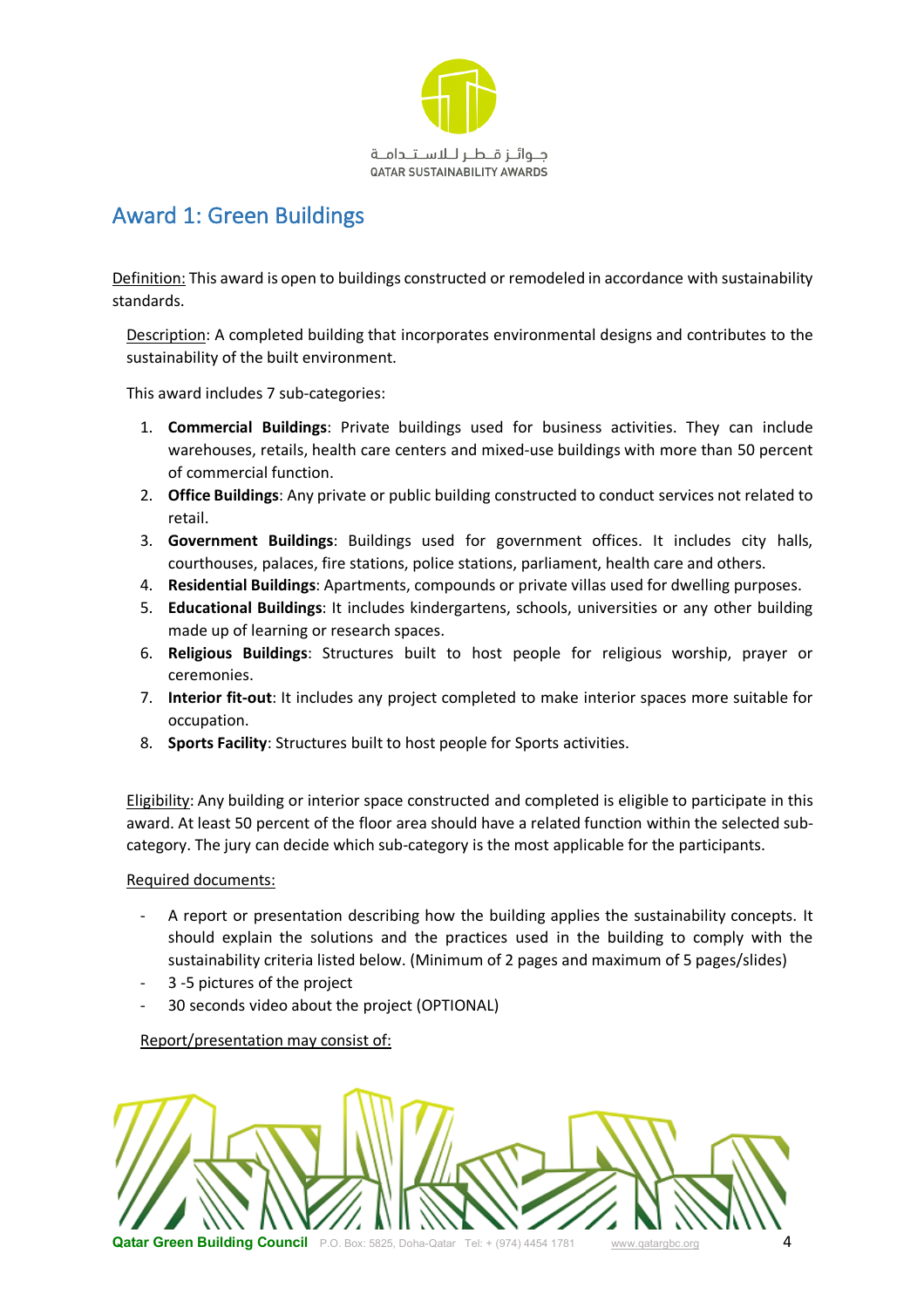

**Introduction:** Background information on the project and organization.

**Description:** The details of the initial project and the final building including location, duration, budget and scope.

**Building Illustration:** Photos, renderings or graphics.

**Green building rating certificates:** highlighting the certification title, level and date if any. **Sustainability Practices Description:** How the building addressed the sustainability criteria.

|--|

| <b>SUSTAINABILITY</b><br><b>CRITERIA</b>                                | <b>GUIDING QUESTIONS</b>                                                                                                                                                                                              |
|-------------------------------------------------------------------------|-----------------------------------------------------------------------------------------------------------------------------------------------------------------------------------------------------------------------|
| <b>SUSTAINABILITY</b><br><b>AND</b><br><b>MANAGEMENT</b><br>(10 POINTS) | Was an integrated approach applied in different phases (pre-design,<br>schematic design and occupancy)?                                                                                                               |
|                                                                         | Is there proof of cost, scope and time effectiveness of the building based on<br>the initial project? (It means that the final building does not vary from the<br>initial project in terms of time, budget and scope) |
|                                                                         | Did the team apply a whole building approach instead of an individual<br>component approach?                                                                                                                          |
|                                                                         | How does the building interact with the community?                                                                                                                                                                    |
|                                                                         | Does the building provide public amenities such as public open space?                                                                                                                                                 |
| <b>SUSTAINABILITY</b>                                                   | Does the building provide access to quality transit?                                                                                                                                                                  |
| <b>AND</b><br><b>COMMUNITY</b>                                          | Was the building constructed in a high priority site?                                                                                                                                                                 |
| (15 POINTS)                                                             | Does the building facilitate the use of bicycle and green vehicle?                                                                                                                                                    |
|                                                                         | Was there any attempt to reduce the parking foot print?                                                                                                                                                               |
|                                                                         | Does the construction create a cultural value for the society?                                                                                                                                                        |
|                                                                         | What measures were taken for indoor or outdoor water use reduction?                                                                                                                                                   |
|                                                                         | What measures were taken to reduce the energy usage?                                                                                                                                                                  |
| <b>SUSTAINABILITY,</b>                                                  | Does the building use any form of renewable energy?                                                                                                                                                                   |
| <b>ENERGY AND</b><br><b>WATER</b>                                       | Does the building apply any passive design solution?                                                                                                                                                                  |
| (20 POINTS)                                                             | What measures were taken for rain water management?                                                                                                                                                                   |
|                                                                         | How does the building reduce the heat island effect?                                                                                                                                                                  |
|                                                                         | Is any smart building technology used for energy saving and metering?                                                                                                                                                 |
| <b>SUSTAINABILITY</b><br><b>AND</b>                                     | Was there a life cycle approach for the material used in the construction?                                                                                                                                            |
|                                                                         | How is the use of virgin materials reduced in the building?                                                                                                                                                           |
| <b>RESOURCES</b>                                                        | What measures are taken to increase the recycled/recyclable materials                                                                                                                                                 |
| (15 POINTS)                                                             | during both construction and occupancy?                                                                                                                                                                               |
| <b>SUSTAINABILITY</b>                                                   | How was the indoor environment quality controlled during the                                                                                                                                                          |
| <b>AND HEALTH</b>                                                       | construction?                                                                                                                                                                                                         |

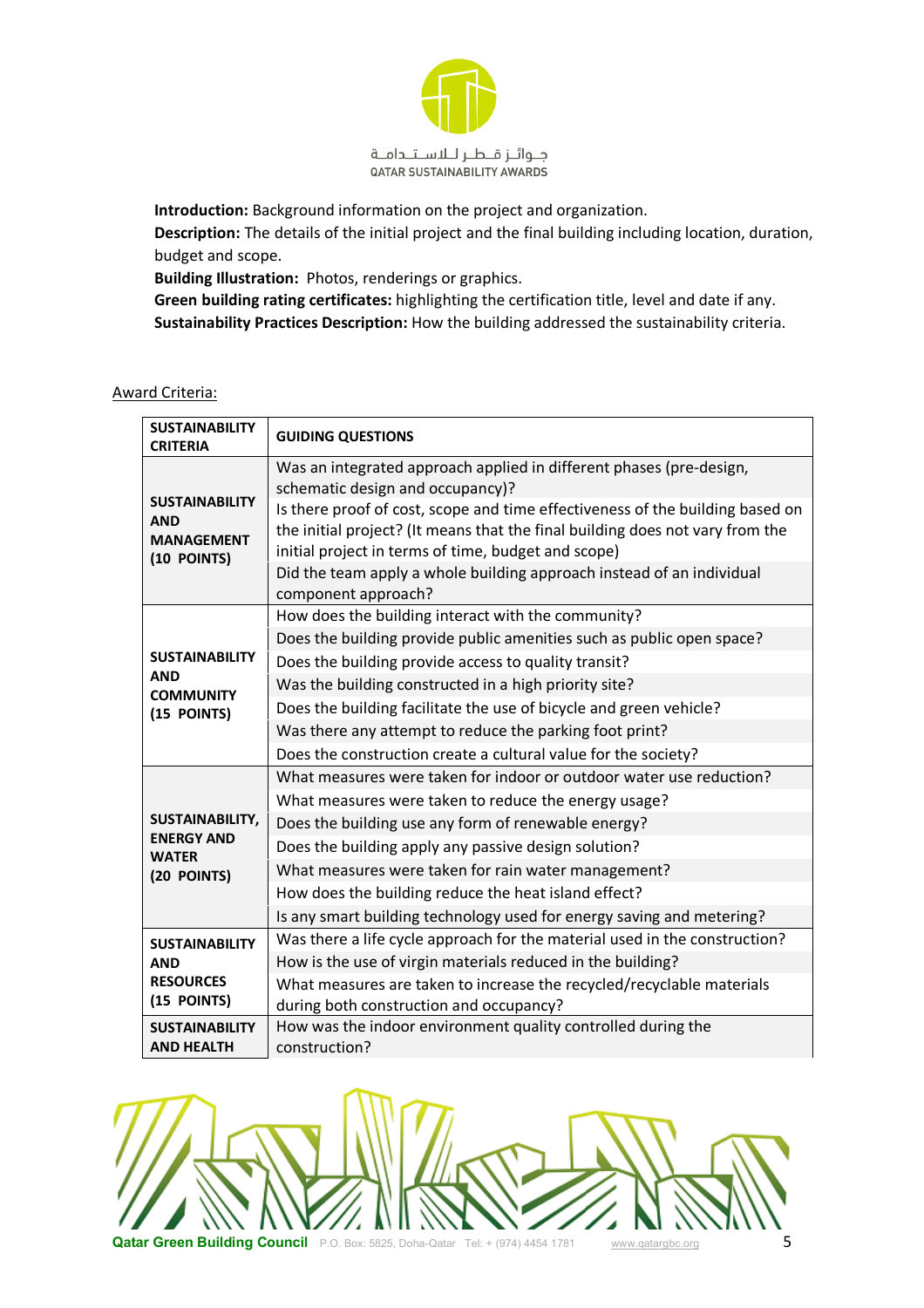

| (10 POINTS)                                                               | What measures were taken for safety during the construction?                                   |
|---------------------------------------------------------------------------|------------------------------------------------------------------------------------------------|
|                                                                           | What are the enhanced air quality strategies in the building?                                  |
|                                                                           | Are thermal, visual and acoustic comfort and quality views provided by the<br>construction?    |
| <b>SUSTAINABILITY</b><br><b>STANDARDS</b>                                 | Is the building LEED certified (or any equivalent green building rating<br>system)?            |
| <b>AND GREEN</b><br><b>BUILDING</b><br><b>RATING SYSTEM</b><br>(5 POINTS) | If the building is LEED certified, what is the level of LEED certification (or<br>equivalent)? |

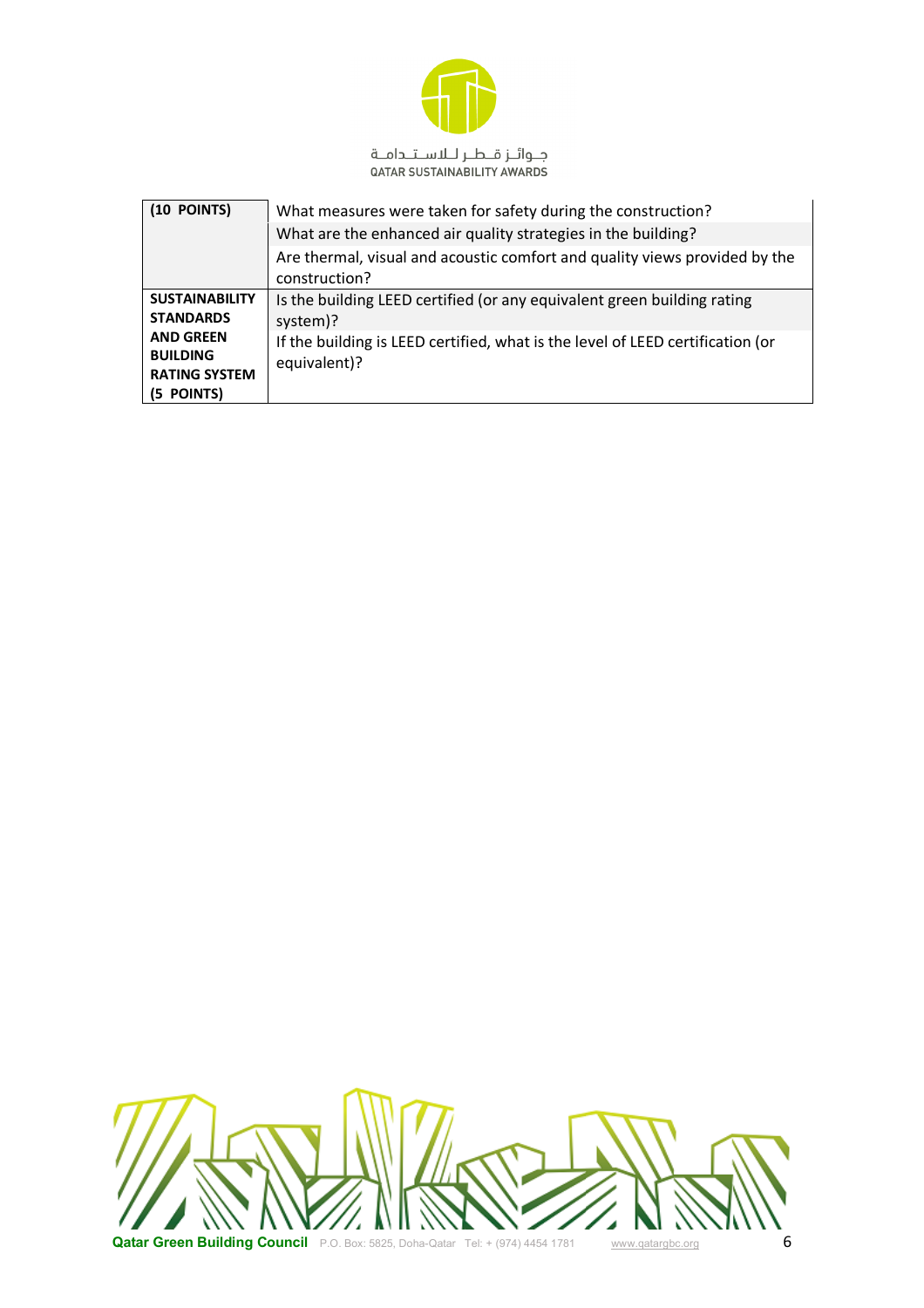

### Award 2: Green Hospitality

Definition: This award is open to hotels and restaurants that focus on and apply systems and facilities that enhance environmental sustainability.

Description: A hotel/restaurant that shows clear commitment to sustainability through energy, procurement, and general practices.

Eligibility: Any operational hospitality establishment is eligible to apply.

Required documents:

- A report or presentation describing how the hotel/restaurant applies the sustainability concepts. It should explain its key achievement in the sustainability field. (Minimum of 2 and maximum of 5 pages/slides).
- 3 -5 pictures of the project.
- 30 seconds video about the project (OPTIONAL).

### Report/presentation may consist of:

**Introduction:** The background information on the establishment.

**Sustainability Practices Description:** How the establishment appliesthe sustainability criteria in its activities.

**Portfolio Samples:** Some examples of the establishment's sustainability related activities.

#### Award Criteria for the Green Hospitality:

- **Sustainability policies and procedures (15 points)**
- **Sustainable Procurement (15 points)**
- **Sustainability Waste Management (10 points)**
- **Energy Efficiency (10 points)**
- **Water efficiency (10 points)**
- **Indoor Environmental Quality (10 points)**
- **Sustainability awareness for employees (10 points)**
- **Community outreach (10 points)**
- **Sustainability certification (10 points)**

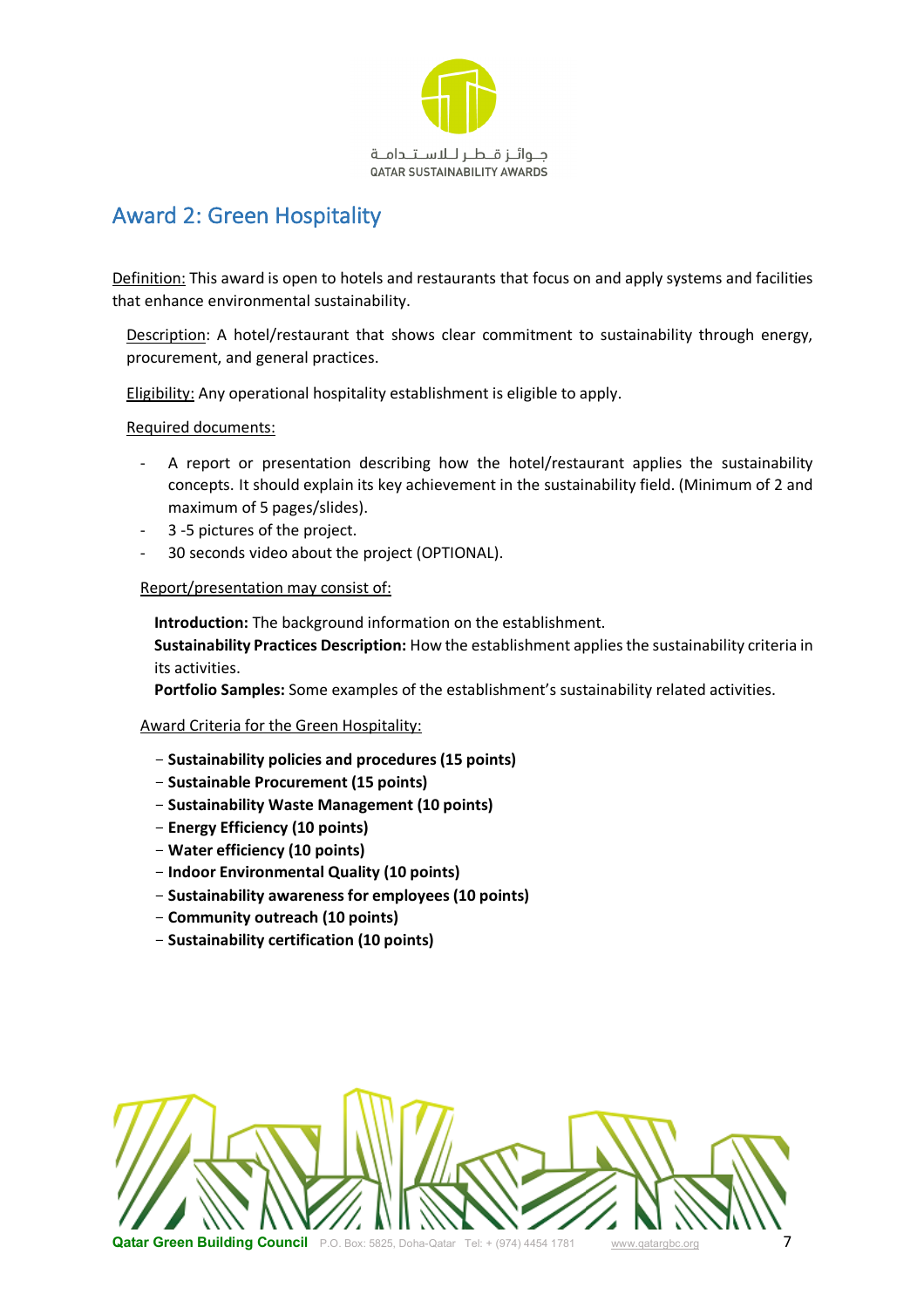

### Award 3: Green Event

Definition: This award is open to indoor and outdoor events that incorporate sustainable considerations to minimize its negative effect on the environment.

Description: An event that shows clear commitment to sustainability through reduction of waste, water & energy, use of organic or locally sourced food, use of eco-friendly products, etc…

Eligibility: Any finished event is eligible to apply.

Required documents:

- A report or presentation describing how the event applies the sustainability concepts. It should explain its key achievement in the sustainability field. (Minimum of 2 and maximum of 5 pages/slides).
- 3 -5 pictures of the event
- 30 seconds video about the project (OPTIONAL)

### Report/presentation may consist of:

**Introduction:** The background information on the event.

**Sustainability Practices Description:** How the event applied the sustainability criteria in its planning and execution.

**Portfolio Samples:** Some examples of the event's sustainability related accomplishments.

#### Award Criteria for the Green Event:

- **Sustainability policies and procedures (10 points)**
- **Sustainable Procurement (10 points)**
- **Sustainability Waste Management (10 points)**
- **Energy Efficiency (10 points)**
- **Water efficiency (10 points)**
- **Indoor Environmental Quality (10 points)**
- **Food and beverage (10 points)**
- **Sustainability awareness for employees (10 points)**
- **Guest / delegate information (10 points)**
- **Sustainability certification (10 points)**

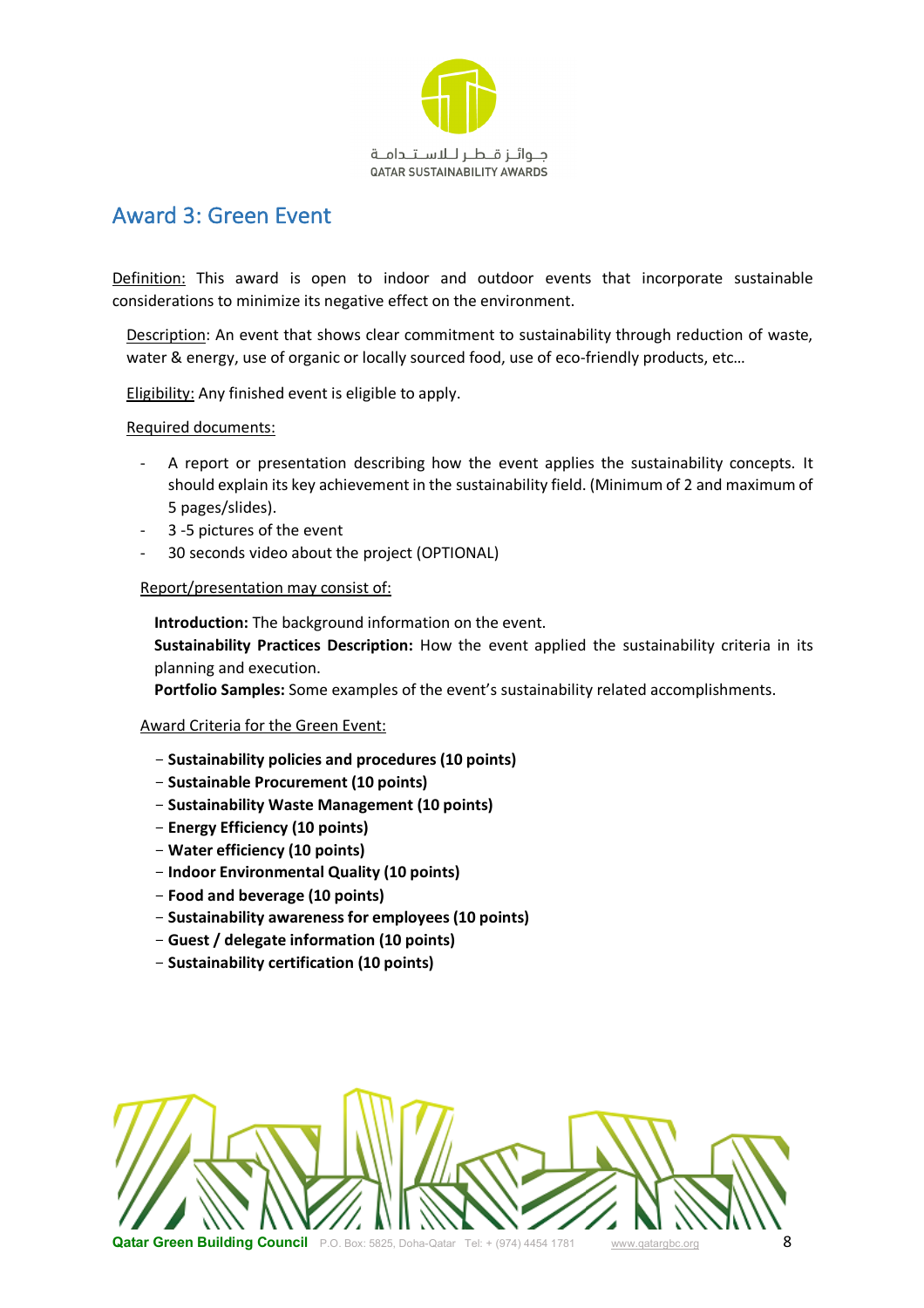

### Award 4: Green Corporate

Definition: This award is open to corporates that showcase a pioneering commitment to sustainability in their mission, operation and projects portfolio.

Description: An organization with a focus on sustainability in its corporate policies and services.

Eligibility: Any active corporate with a sound record of activities.

Required documents:

- A report or presentation describing how the organization applies the sustainability concepts. It should explain its key sustainability commitments. (Minimum of 2 and maximum of 5 pages/slides)
- 3 -5 pictures of the corporate initiatives
- 30 seconds video about the initiatives (OPTIONAL)

### Report/presentation may consist of:

**Introduction:** The background information on the organization and its main activities.

**Sustainability Practices Description:** How the organization applies the sustainability criteria in its operation and activities.

**Portfolio Samples:** Some examples of the company's sustainability related activities and achievements.

| <b>SUSTAINABILITY</b><br><b>CRITERIA</b>               | <b>GUIDING QUESTIONS</b>                                                                                                                                                          |
|--------------------------------------------------------|-----------------------------------------------------------------------------------------------------------------------------------------------------------------------------------|
| <b>COMMITMENT TO</b>                                   | How does the organization incorporate sustainability into its corporate,<br>policies, activities and services?                                                                    |
| <b>SUSTAINABILITY</b><br>(60 POINTS)                   | What measures are taken to reduce the water, energy and carbon<br>footprint by the employee or the tenants of the company?                                                        |
|                                                        | What is the percentage of sustainability focused projects in the company?                                                                                                         |
|                                                        | Does the organization provide training to cultivate a green culture for the<br>employee or clients?                                                                               |
| <b>BUILDING GREEN</b><br><b>CULTURE</b><br>(30 POINTS) | Does the organization collaborate in any research or educational program<br>related to sustainability with research institutions or universities?                                 |
|                                                        | Is the organization active by participating in trainings, seminars and<br>workshops to share its knowledge and achievements by other companies<br>or individuals in the industry? |
|                                                        | Does the organization issue a sustainability report on regular basis?                                                                                                             |



**Qatar Green Building Council** P.O. Box: 5825, Doha-Qatar Tel: + (974) 4454 1781 www.gatargbc.org

#### Award Criteria: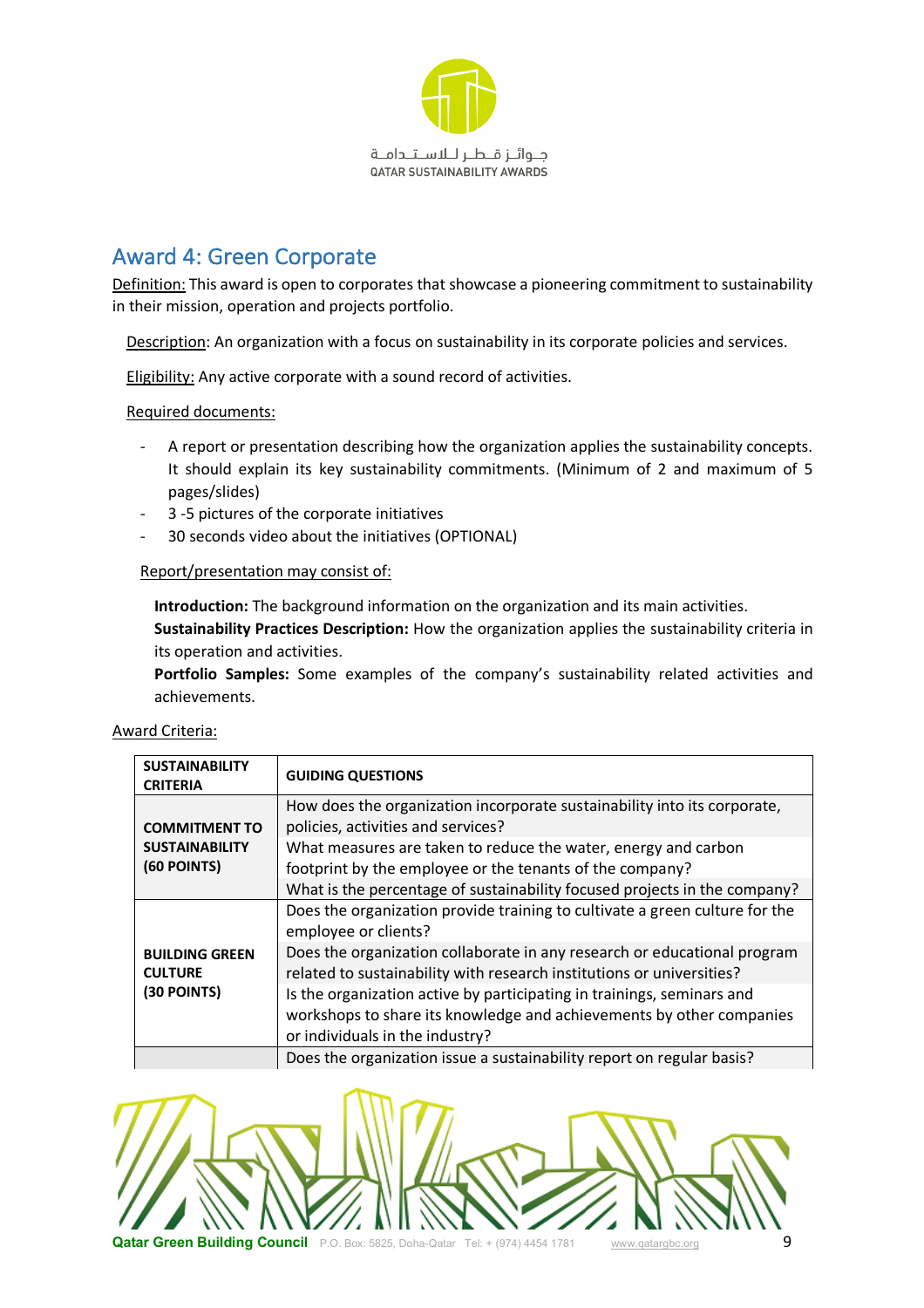

**SUSTAINABILITY REPORT (10 POINTS)**

### Award 5: Green Service Provider

Definition: This award is open to companies providing services for the construction and building industry with commitment to sustainability standards in their portfolio.

Description: An organization with a focus on sustainability in its corporate, policies and services.

This award includes 3 sub-categories:

- 1. **Building Consultant:** Any organization providing consultations in the construction industry.
- 2. **Building Contractor**: Any company that organizes the construction work for buildings.
- 3. **Facility ManagementOrganization**: An organization that manage the buildings' operation and maintenance.

Eligibility: Any active company that provides sustainable services in the building industry with a sound record of activities.

#### Required documents:

- A report or presentation describing how the organization applies the sustainability concepts. It should explain its key achievementsin the sustainability field. (Minimum of 2 and maximum of 5 pages/slides)
- 3 -5 pictures of the projects
- 30 seconds video about the projects (OPTIONAL)

Report/presentation may consist of:

**Introduction:** The background information on the organization and its main activities. **Sustainability Practices Description:** How the organization applies the sustainability criteria in its activities.

**Portfolio Samples:** Some examples of the company's sustainability related activities.

#### Award Criteria:

| <b>SUSTAINABILITY</b><br><b>CRITERIA</b> | <b>GUIDING QUESTIONS</b>                                                |
|------------------------------------------|-------------------------------------------------------------------------|
|                                          | What is the percentage of sustainability focus projects in the company? |

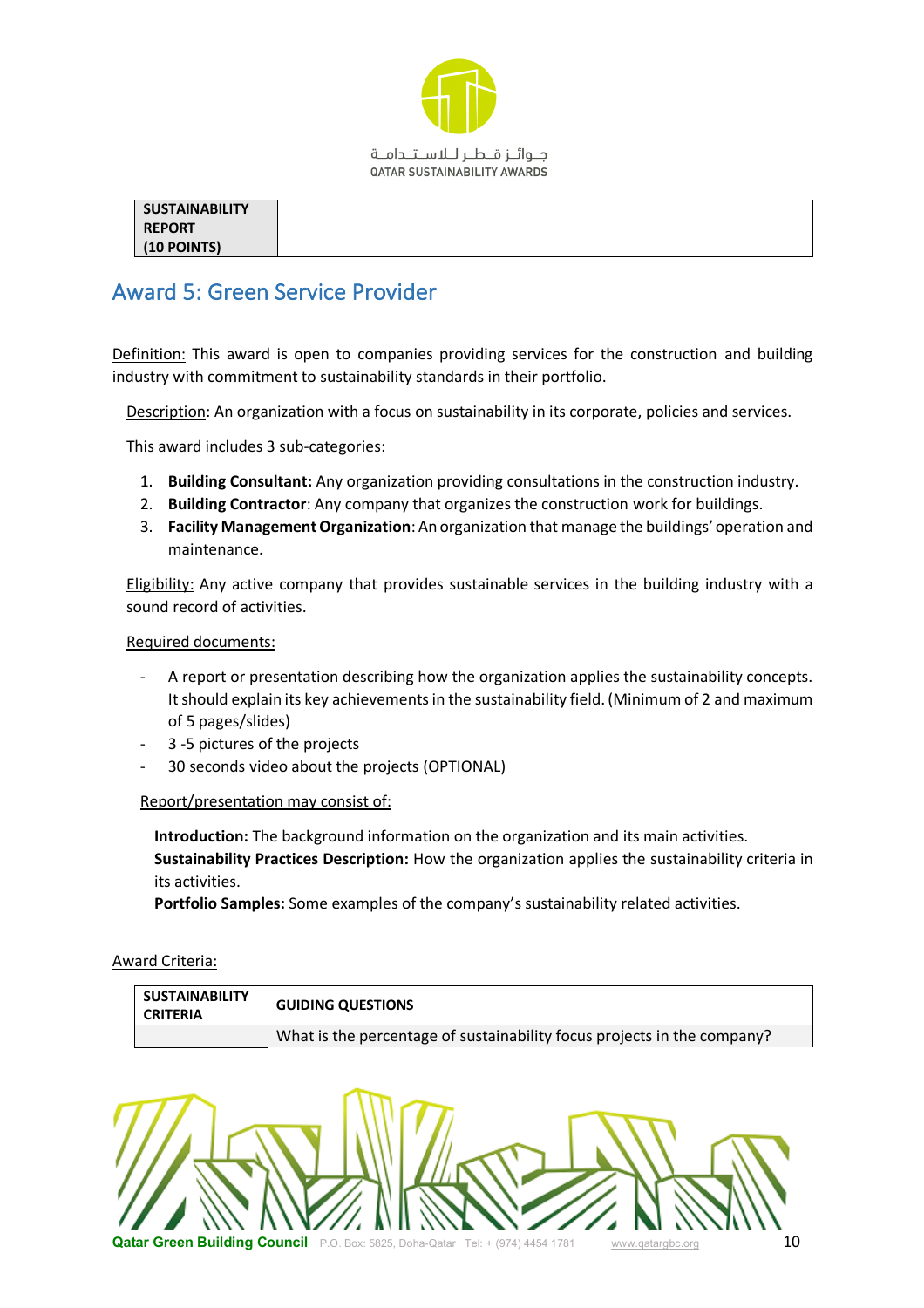

| <b>DELIVERING</b><br><b>SUSTAINABILITY</b><br><b>SERVICES</b><br>(60 POINTS)   | Does the organization track and monitor the implementation of its green<br>guidelines in practice by other organization involved in the activities?                                                                                                                                                                                                                                                                                                    |
|--------------------------------------------------------------------------------|--------------------------------------------------------------------------------------------------------------------------------------------------------------------------------------------------------------------------------------------------------------------------------------------------------------------------------------------------------------------------------------------------------------------------------------------------------|
| <b>BUILDING GREEN</b><br><b>CULTURE</b><br>(30 POINTS)                         | Does the organization provide training to cultivate a green culture for the<br>employee, tenants or clients?<br>Does the organization collaborate in any research or educational program<br>related to sustainability with research institutions or universities?<br>Is the organization active by participating in trainings, seminars and<br>workshops to share its knowledge and achievements by other companies or<br>individuals in the industry? |
| <b>PRACTICING</b><br><b>GREEN INTERNAL</b><br><b>STRATEGIES</b><br>(10 POINTS) | Does the organization incorporate sustainability into its corporate, policies,<br>activities and services?<br>What measures are taken to reduce the water and energy consumptions by<br>the employee or the tenants of the company?<br>What are other strategies taken by the organization with the goal of a more<br>sustainable built environment?                                                                                                   |

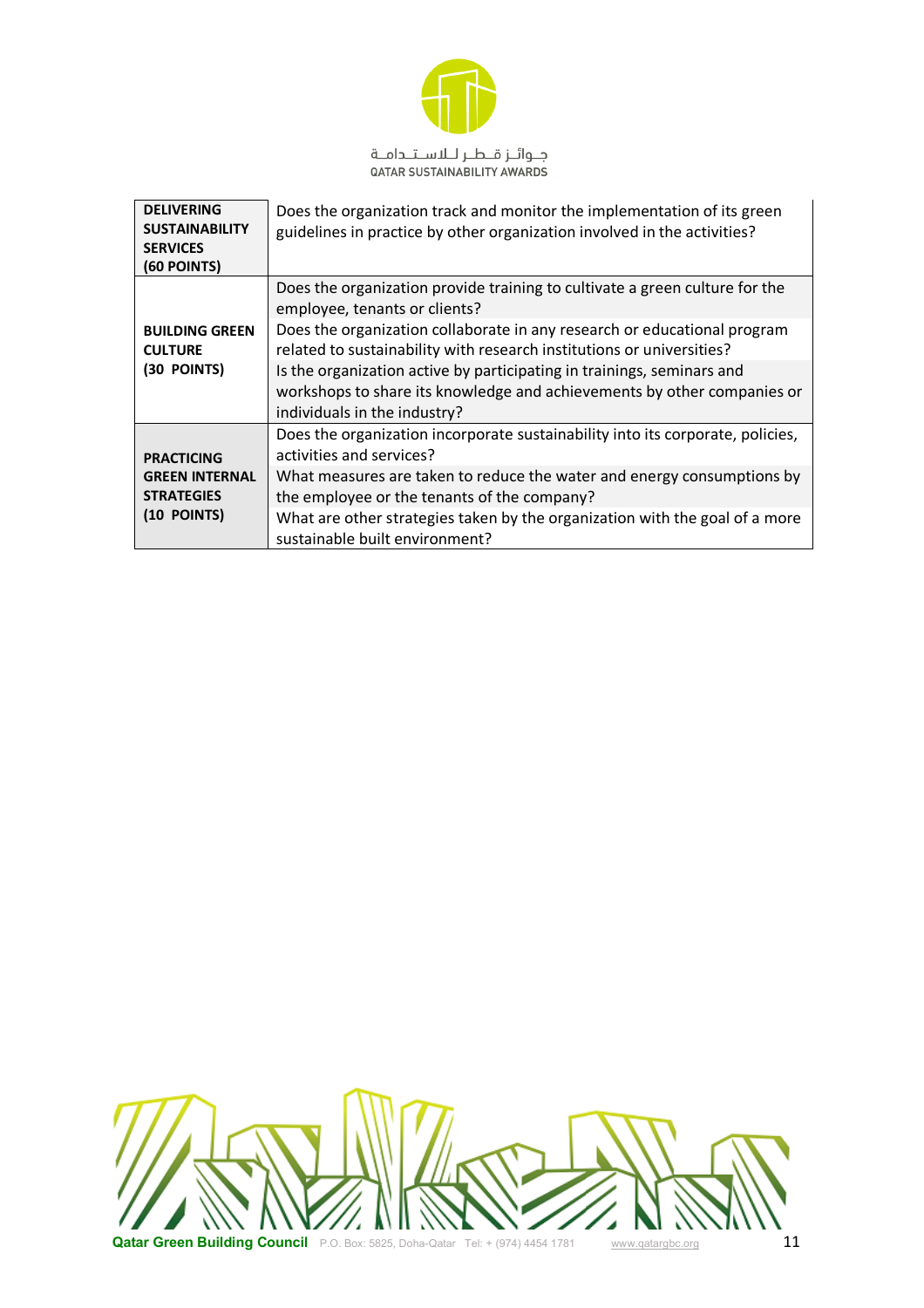

### Award 6: Sustainability Initiatives

Definition: This award is open to any initiative with the goal of creating a more sustainability oriented society.

Description: An initiative to promote and raise awareness and engagement of the community towards sustainability.

This award includes 6 sub-categories:

- 1. **Government Initiative:** A plan or process started by the government.
- 2. **Corporate Initiative**: A project or program organized by a company.
- 3. **NGO Initiative**: A plan or project started by a non-governmental organization.
- 4. **SME Start-up:** A project undertaken by a small or middle-sized start up.
- 5. **University / School Initiative:** A project undertaken by a University or school.
- 6. **Oil & Gas Company initiative:** A project or a program undertaken by an Oil & Gas Company (*This award is supported by the* '*Abdullah bin Hamad Al-Attiyah International Foundation for Energy and Sustainable Development.'*

#### Eligibility:

Any ongoing sustainability oriented initiative is eligible to participate.

#### Required documents:

- A report or presentation which describes the initiative and explains how it promotes sustainability and has an impact in the community. (Minimum of 2 and maximum of 5 pages/slides)
- 3 -5 pictures of the initiative
- 30 seconds video about the initiative (OPTIONAL)

### Report/presentation may consist of:

**Introduction:** The background information about the initiative and the organization.

**Description:** The details about the initiative such as its objectives and baselines.

**Sustainability Practices Description:** How the initiative promotes sustainability and has an impact in the community .

#### Award Criteria:

- **Novelty of the initiative concept (50 points)**
- **Stakeholder engagement (30 points)**
- **Partnership and collaboration (20 points)**

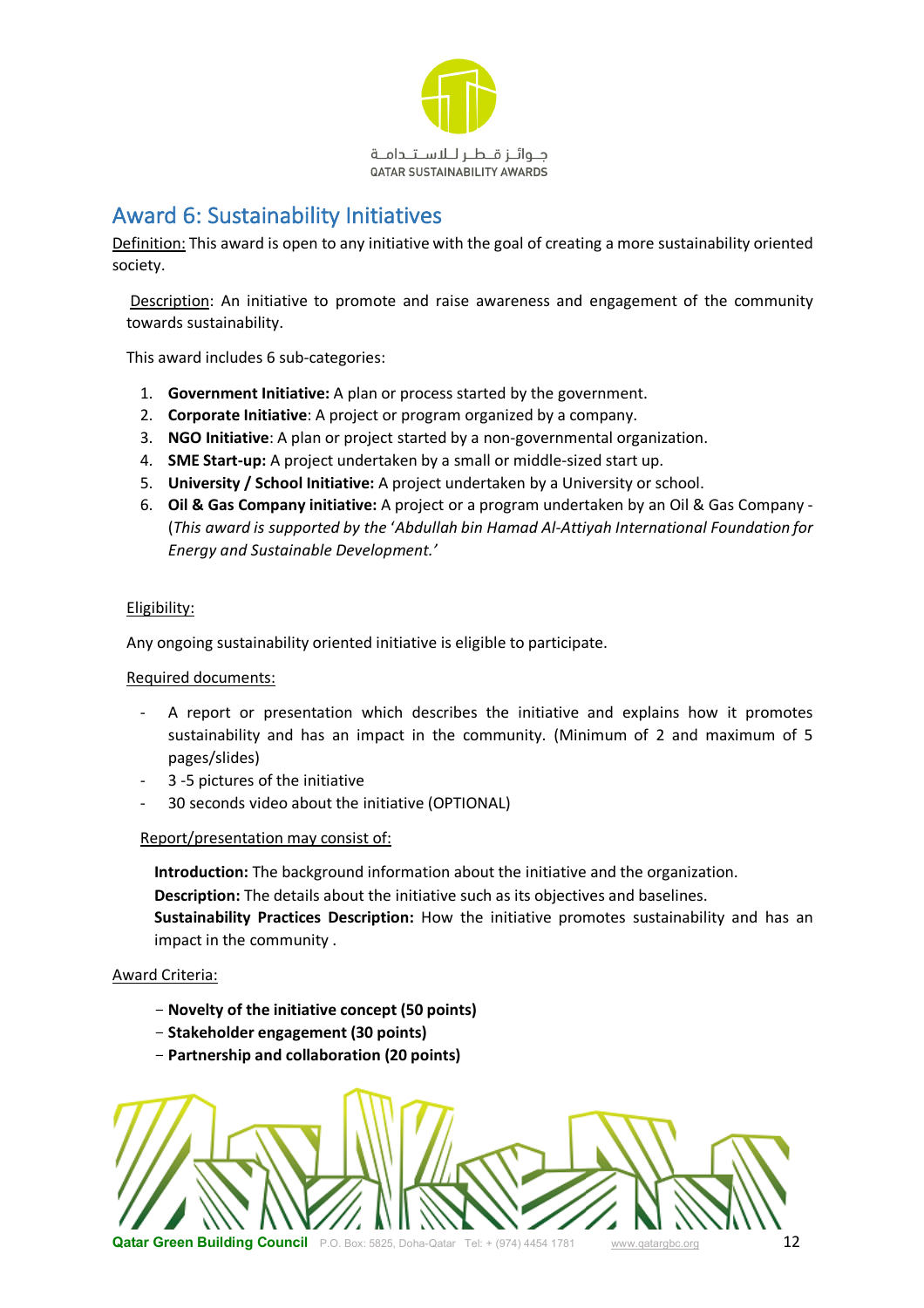

### Award 7: Building Products & Technologies

Definition: This award is open to products or construction techniques that contribute to the green building industry.

Description: Products or technologies which consider the regional priorities and environmental issues and can enhance the quality of sustainability in the built environment.

Eligibility: The product or technology should be commercially available in the market.

Required documents:

- A report or presentation which describes the product/technology and its technical characteristics and specifications and explains how it incorporates the sustainability concepts in the regional scale. (Minimum of 2 and maximum of 5 pages/slides)
- 3 -5 pictures of the projects
- 30 seconds video about the projects (OPTIONAL)

### Report/presentation may consist of:

**Introduction:** The background information on the product/technology and the company. **Description:** The history of the product or technology and its main use or function.

**Technical Description:** The technical data and specification of the product or the technical information of the technology.

**Sustainability Practices Description:** How the product or technology serves in the region to enhance the sustainability criteria in the construction industry.

| <b>SUSTAINABILITY</b><br><b>CRITERIA</b>               | <b>GUIDING QUESTIONS</b>                                                                                                           |
|--------------------------------------------------------|------------------------------------------------------------------------------------------------------------------------------------|
| <b>ENVIRONMENTAL</b><br><b>FRIENDLY</b><br>(60 POINTS) | Have the environmental factors been considered for the production<br>process of the product?                                       |
|                                                        | Does the product consist of the recycled content, salvaged or refurbished<br>materials?                                            |
|                                                        | Does the product consist of rapidly renewable materials?                                                                           |
|                                                        | Does the technology bring a more environmental sustainable solution in<br>compare to traditional methods in the building industry? |
|                                                        | Is a life cycle approach applied for the materials?                                                                                |
| <b>MARKET</b><br><b>AVAILABILITY</b>                   | Is the product/technology produced/provided locally in the MENA<br>region?                                                         |

### Award Criteria:

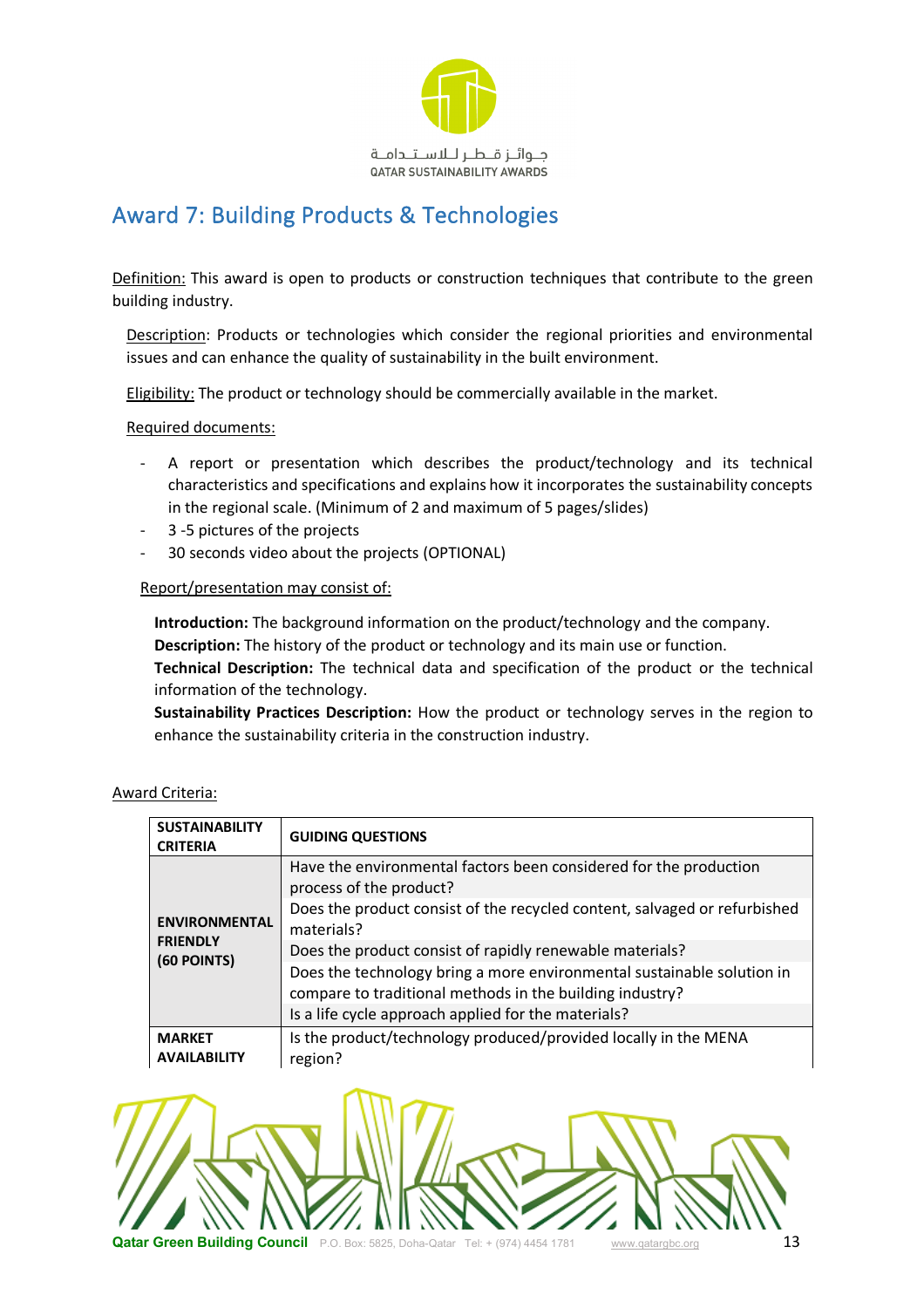

| (10 POINTS)                                                          | Is the product or technology available in a proper scale to respond to the<br>market demand in the MENA region?<br>If the product is produced in the region, does it consist of local elements<br>or components? |
|----------------------------------------------------------------------|------------------------------------------------------------------------------------------------------------------------------------------------------------------------------------------------------------------|
| <b>INNOVATION</b><br><b>AND</b><br><b>ORIGINALITY</b><br>(15 POINTS) | Does the product or technology bring something new in the market?<br>Does it bring application of a better solution for the needs of market?                                                                     |
| <b>STANDARDS AND</b><br><b>CERTIFICATION</b><br>(15 POINTS)          | Does the product or technology comply with the standards and<br>specifications that are providing sustainable guidelines?                                                                                        |

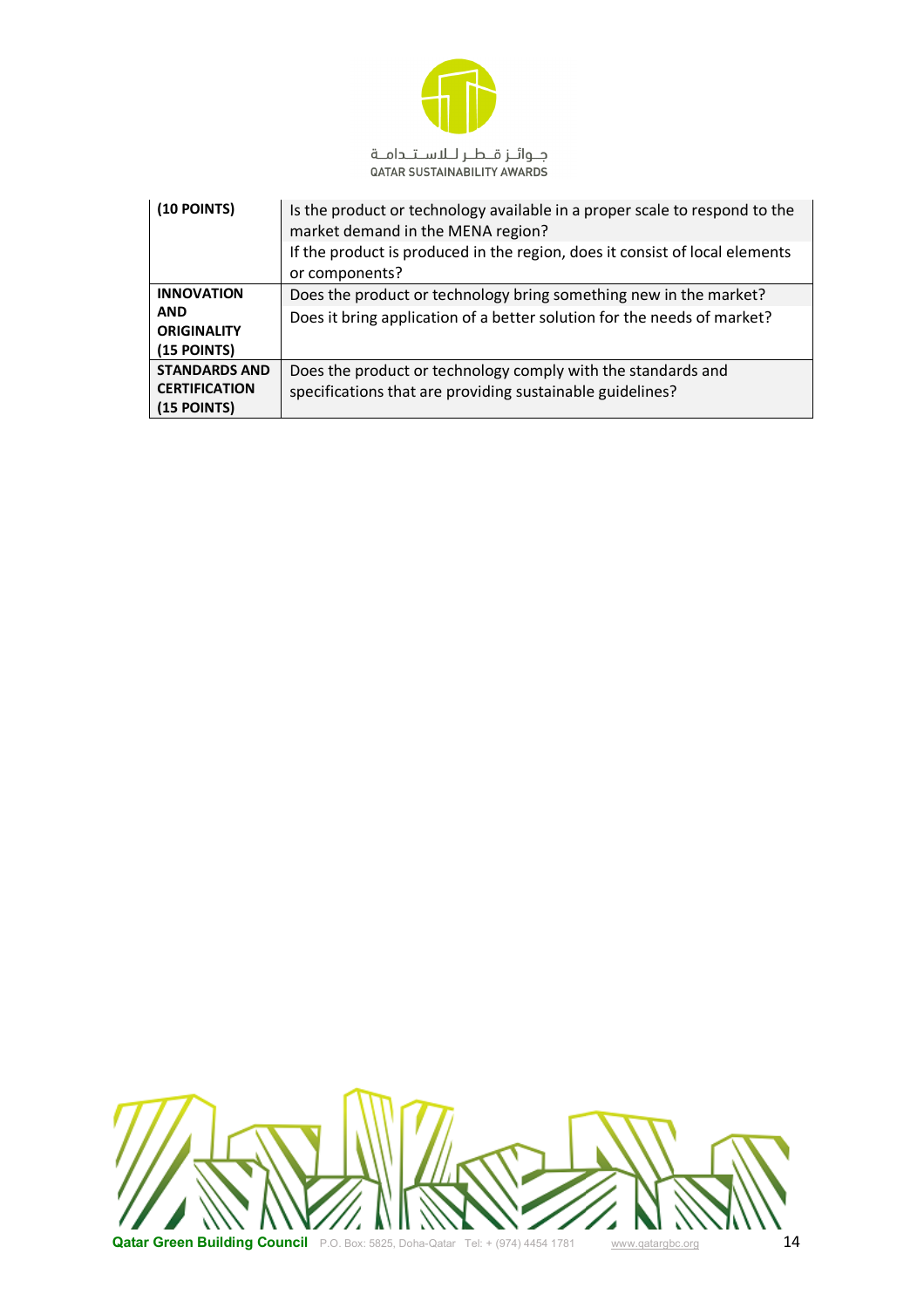

### Award 8: Applied Green Research

Definition: This award is open to research projects with an outcome that contributes to best practices/technologies for a more sustainable society.

Description: Research with potential to bring benefit to the community by introducing sustainable practices.

Eligibility: The research has to be completed in the last 2 years in a field related to sustainability and built environment.

### Required Documents:

- A report or presentation which describes the research, its objectives, and the outcomes. Furthermore, it should explain how its outcome contributes to improve the sustainability in the built environment. (Minimum of 2 pages and a maximum of 5 pages/slides)
- 3 -5 pictures of the project
- 30 seconds video about the project (OPTIONAL)

### Report/presentation may consist of:

**Introduction:** The background information on the research.

**Description:** The history of the research, its aims and outcomes.

**Sustainability Criteria Description:** How the outcomes of the research intertwine with the sustainability practices and policies in the society.

#### Award Criteria for the research:

- **The Research Methodology (15 points)**
- **Originality of Research (30 points)**
- **Sustainability Core Baselines (30 points)**
- **Implementable in the Industry (25 points)**